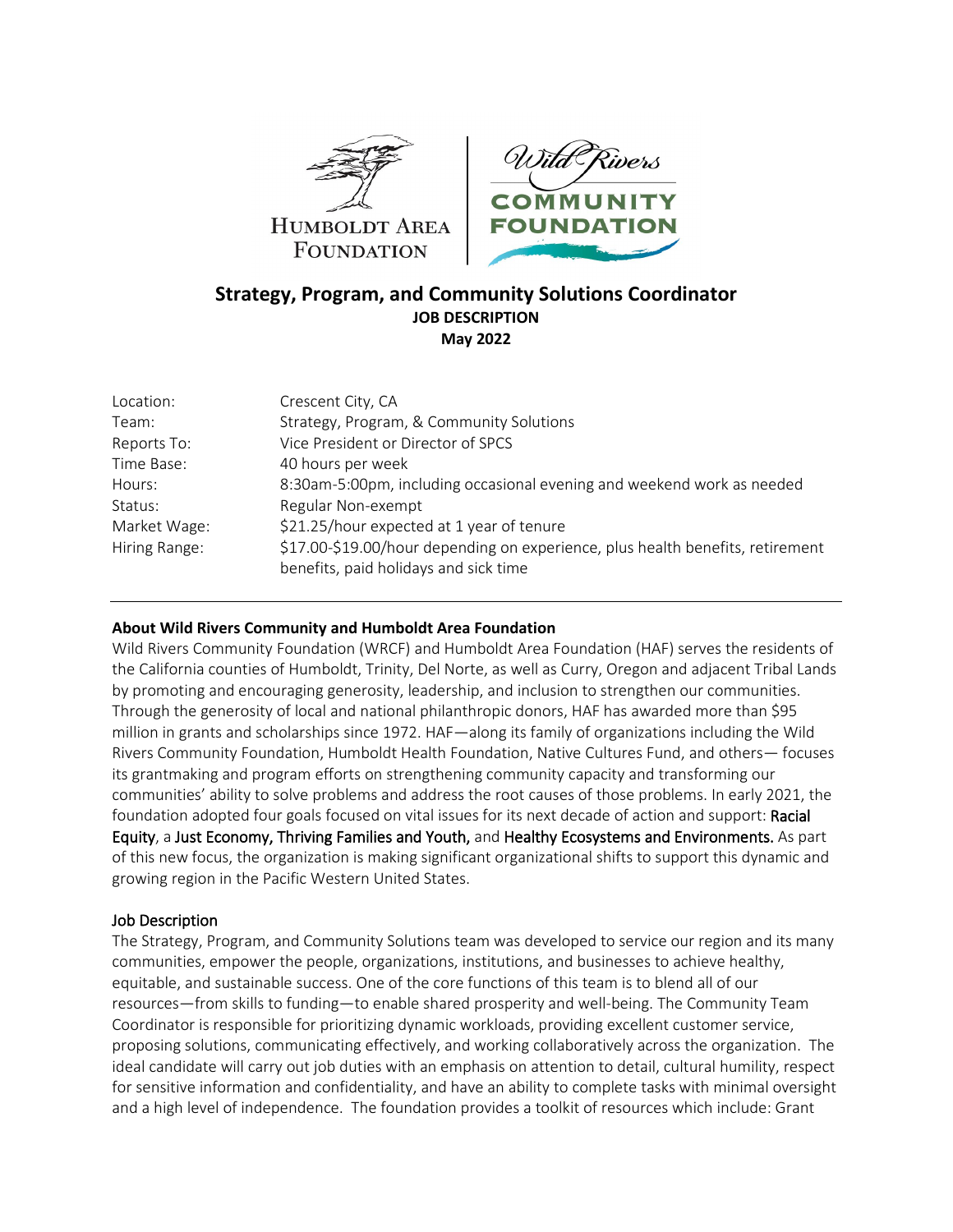Funding, Loans, Scholarships, Leveraging outside funds, Programs, Convening & Networking, Capacity Building, Leadership Training, Advocacy, Research, Policy and Systems Transformation and Public/Private partnerships. It is the role of the Community team to deploy these resources across our 4 county region

This position is a full participant in working with the Strategy, Program, & Community Solutions (SPCS) Team to fulfill HAF's mission to "promote and encourage generosity, leadership, and inclusion to strengthen our communities," and to practice organizational values of community, empathy, and equity.

# Essential Functions

- Work closely with and across the SPCS team to coordinate meetings, including scheduling and logistics, preparing materials and resources, setting up appropriate technology, and providing follow up with documentation of activities, notes, and agreements. Follow through on deadlines and deliverables.
- Coordinate calendars of project staff and schedules of several regularly scheduled project meetings.Support the strategy and engagement planning and coordinate internal and external meetings.
- Work closely with the SPCS Executive Assistant to organize and capture strategy materials.
- Outreach for community events in coordination with the Marketing and Philanthropic Advancement Teams: manage the contacts database, coordinate mailing lists and distribute invitations through multiple communication channels including social media and email campaigns.
- Design and implement professional, effective, and informative public displays, event venues, and meeting spaces.
- Maintain community relationships, professionally representing HAF + WRCF in public settings, articulating organization/team role and goals.
- Conduct background research and analysis on key trends and developments relevant to strategy areas of the foundation, prepare briefing and advance materials to support the SPCS broad range of activities and engagements, both internally and externally. Projects and assignments will vary, and the capacity to be proactive, diligent and thorough will be essential.
- Assist in brainstorming, design, and execution of new projects that range across the portfolio of the SPCS activities.
- Support Program Managers on engagement, tracking, and follow-up using constituent databases (CRM, FIMS, etc.) for effective Grantmaking and partnerships.
- Collaborate with Executive Assistants and Coordinators across departments to support the continued integration of the Foundation's resources and tools in service of the mission and strategic goals.
- Efficiently manage new or unplanned activities with agility and flexibility as they arise.
- Maintain confidentiality and practice diplomacy in a variety of situations.
- Other duties as assigned.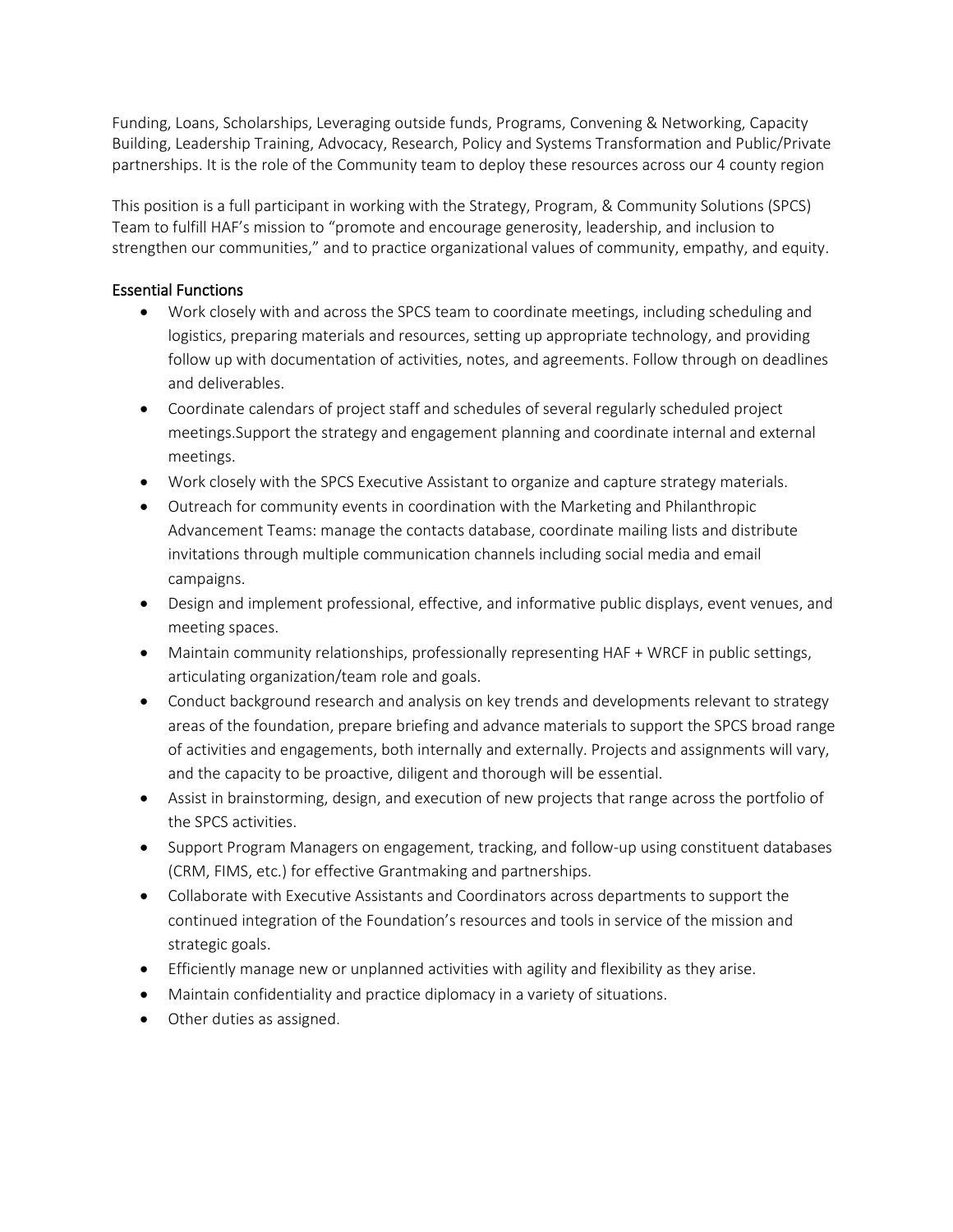### Minimum Qualifications

• Three years of experience working in an administrative capacity in an office environment that has provided the individual with the knowledge, abilities, and skills listed below:

### *Knowledge, Skills, and Abilities*

- o Experience using equipment such as computers, phones, printers, etc.
- o Proficiency with the Microsoft Office suite (Word, Excel, Outlook, Power Point, etc.)
- o Performs work with a high level of accuracy and an eye for detail; is able to identify and correct mistakes in own work
- o Proven experience providing outstanding customer service
- o Performs data entry quickly and with a high level of accuracy
- o Ability to communicate effectively with a diverse population, is able to establish and maintain working relationships with individuals from diverse backgrounds, and has demonstrated sensitivity to cross-cultural perspectives and experiences
- o Ability to work independently as well as part of a team
- o Takes initiative in problem solving
- o Ability to prioritize and organize workloads in order to meet project deadlines
- o Ability to anticipate, identify, and address others' needs in a dynamic work environment
- o Excellentwritten and verbal communication skills
- o Handles interactions with creativity and diplomacy
- o Maintains confidentiality and protects sensitive information in accordance with organizational standards
- o Demonstrated ability to receive and incorporate feedback and direction effectively
- o Willingness to follow existing policies and procedures and ability to learn, adapt to, and track new systems and procedures
- o Ability to work the hours required for this position
- o Possess a valid California or Oregon driver's license and ability to be insured under HAF's insurance
- o Past experience with discussing and successfully addressing and understanding issues of equity, diversity and inclusion

### Preferred Qualifications

- Over 3 years past experience in administrative support
- Experience operating and troubleshooting audio/visual equipment such as projectors, conference phones, and web-based video conferencing systems
- Applicable Bilingual proficiency (Spanish, Hmong, Tolowa, Hupa, Karuk, Wiyot, Yurok and/or other languages)
- Experience working in large database systems
- Knowledgeable about nonprofit business functions
- Experience developing engaging, professional and beautiful communications and marketing collateral such as Power Point presentations, flyers, applications, etc.

# Physical & Mental Requirements of the Job

Work is performed in office and meeting settings as well as in community gathering places. This position experiences prolonged time on the computer and phone. Hand-eye coordination and fine motor skills are